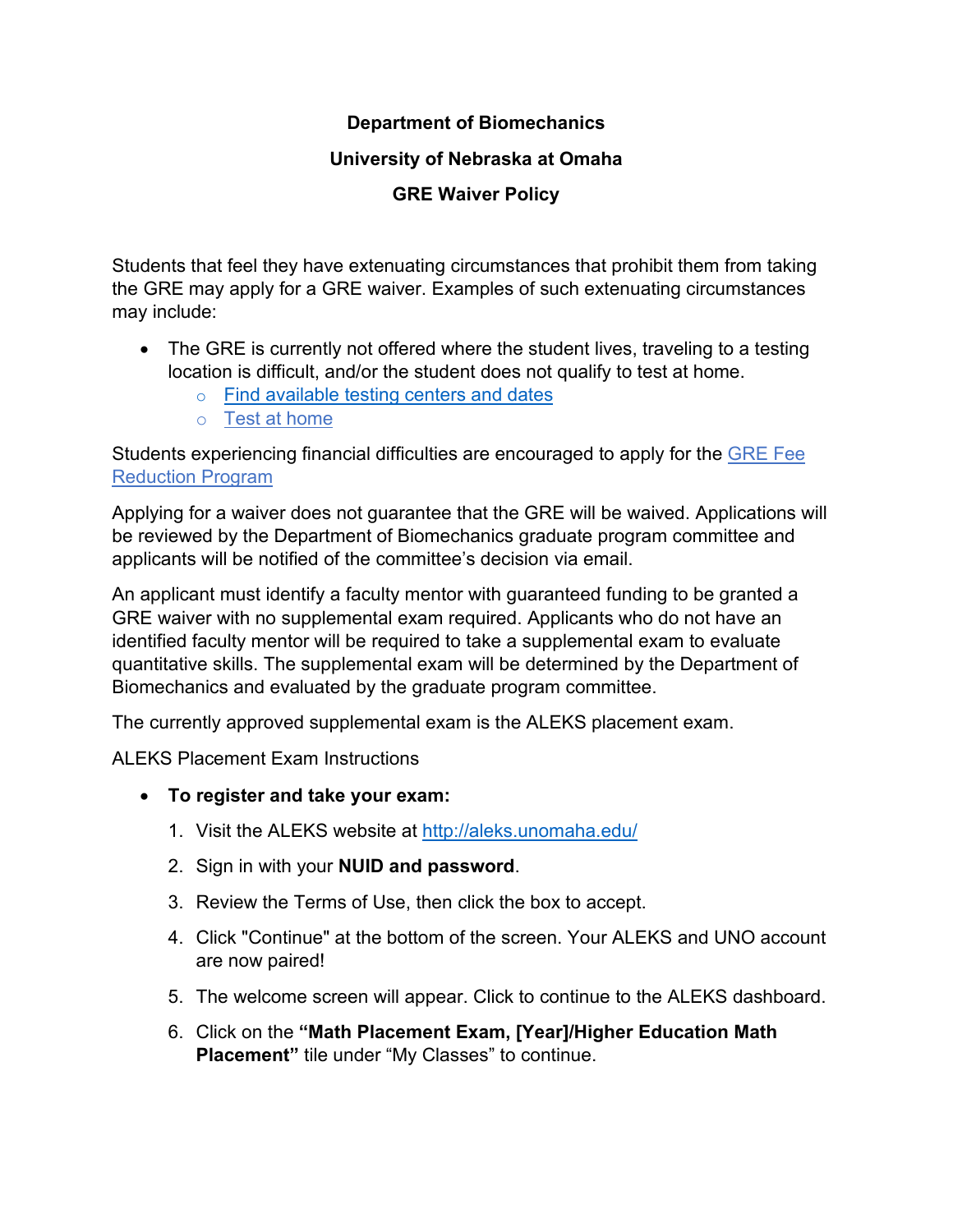- 7. Click "Get Started" to proceed to the tutorial. Follow the on-screen instructions.
- 8. **Click "Get Started" to proceed to the assessment.** Follow the on-screen instructions.
- 9. Enter the Proctor Password **GoMavs#1**.
- 10.Click the "X" indicating you understand the honor code, then click "Continue."
- 11.**Click "Start Now"** located at the bottom of the screen. **Your exam has begun.**
	- 1. You will have 2  $\frac{1}{2}$  hours to complete the exam. The timer does not pause if you log out.
	- 2. You will be asked to answer up to 30 questions.

## • **After you have completed your exam:**

- 1. Your raw ALEKS score will appear on-screen.
- 2. You may now logout, or you may continue to the Prep and Learning Module to improve your knowledge.
- 3. You will receive an email from ALEKS stating your next steps.
- 4. You will receive an email from UNO within approximately one hour with your translated score indicating what class(es) your results qualify you to take.

#### • **Prep and Learning Module Information**

Upon completing the exam, students will gain access to adaptive Prep and Learning modules for reviewing old subjects and learning new ones! Students who wish to receive a new Math Placement result may do so after working in their Prep and Learning modules.

Once you have completed the ALEKS assessment, you can log back in to the ALEKS website. You will be directed to your personalized ALEKS dashboard. Click on the "Math Placement Exam, [Year]/Higher Education Math Placement" tile. Follow the instructions to set up and complete your Prep and Learning Module. You must spend at least 3 hours in your learning module before you can retake the assessment.

Students who have disabilities or needs that require accommodations should contact the [Accessibility Services Center](https://www.unomaha.edu/student-life/accessibility/staff-directory/index.php) at [402.554.2872.](tel:402.554.2872)